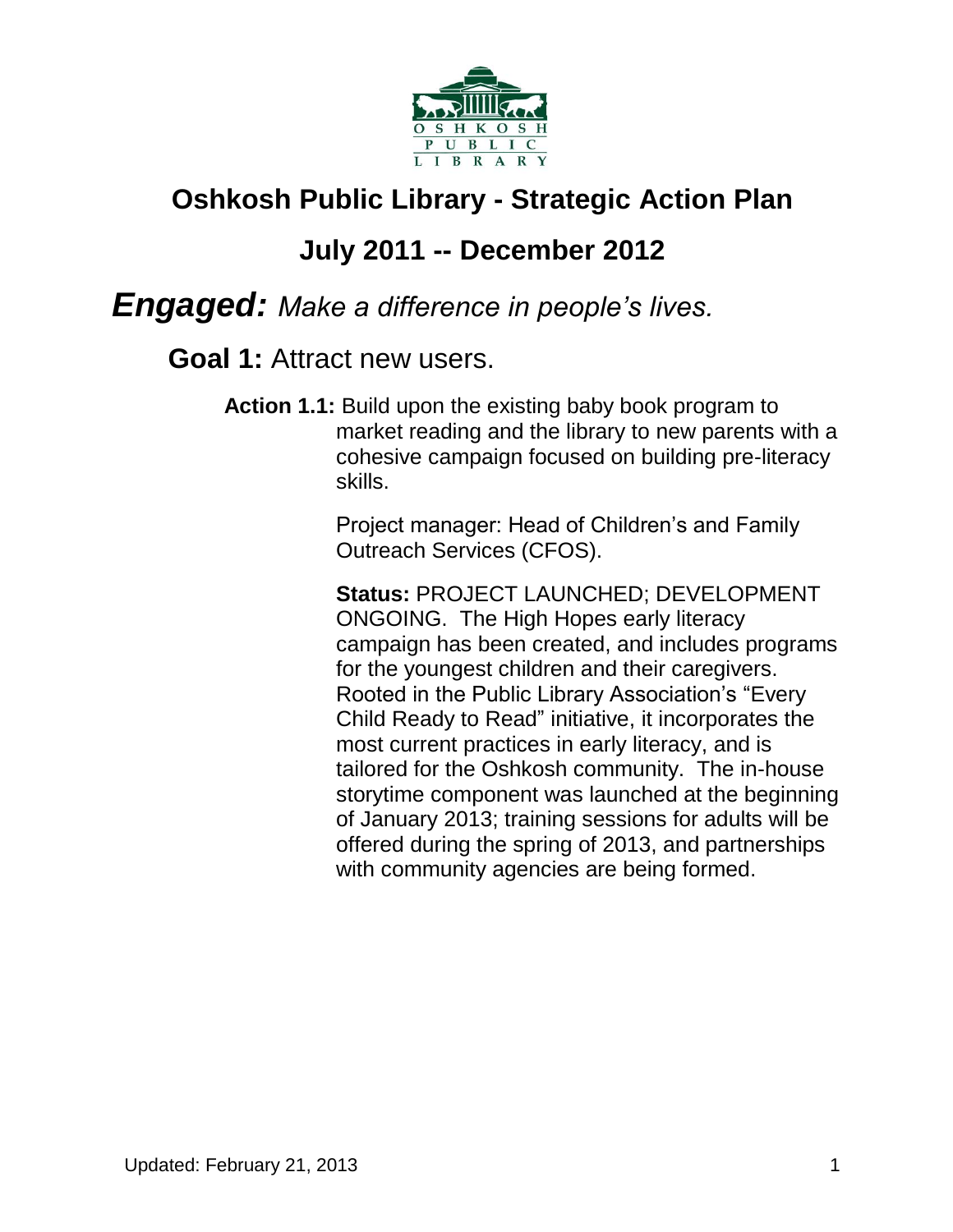

**Action 1.2:** Each school year, tap into first graders' natural excitement for learning by partnering with educators to introduce young students to the library and the resources it has available for them.

Project manager: Head of CFOS.

**Status:** :PROJECT NOT COMPLETED -- "An Educator's Guide to the Library" brochure is being updated, with a publication goal of April 30, 2013. The remainder of the 2012-13 school year will be devoted to delivering this publication to educators in the public and private schools, paving the way for a first grade library card campaign, and inviting all first grade teachers to bring their classes to visit the library during the 2013-14 school year. These steps require coordination with OASD administration, which is underway at the beginning of 2013. .

**Action 1.3:** Create a "promotional kit" for staff to use at events such as the farmers' market to publicize library offerings and register new users for library cards.

Project manager: Head of Library Development.

**Status:** PROJECT COMPLETED. A digital services kit has been created and was on display as OPL hosted Education Day for the Chamber of Commerce's Leadership Oshkosh program; it will also be used at the State of the City event on March 19.

Two additional kits for general library information and local history are under development and should be ready for use by the end of 2013.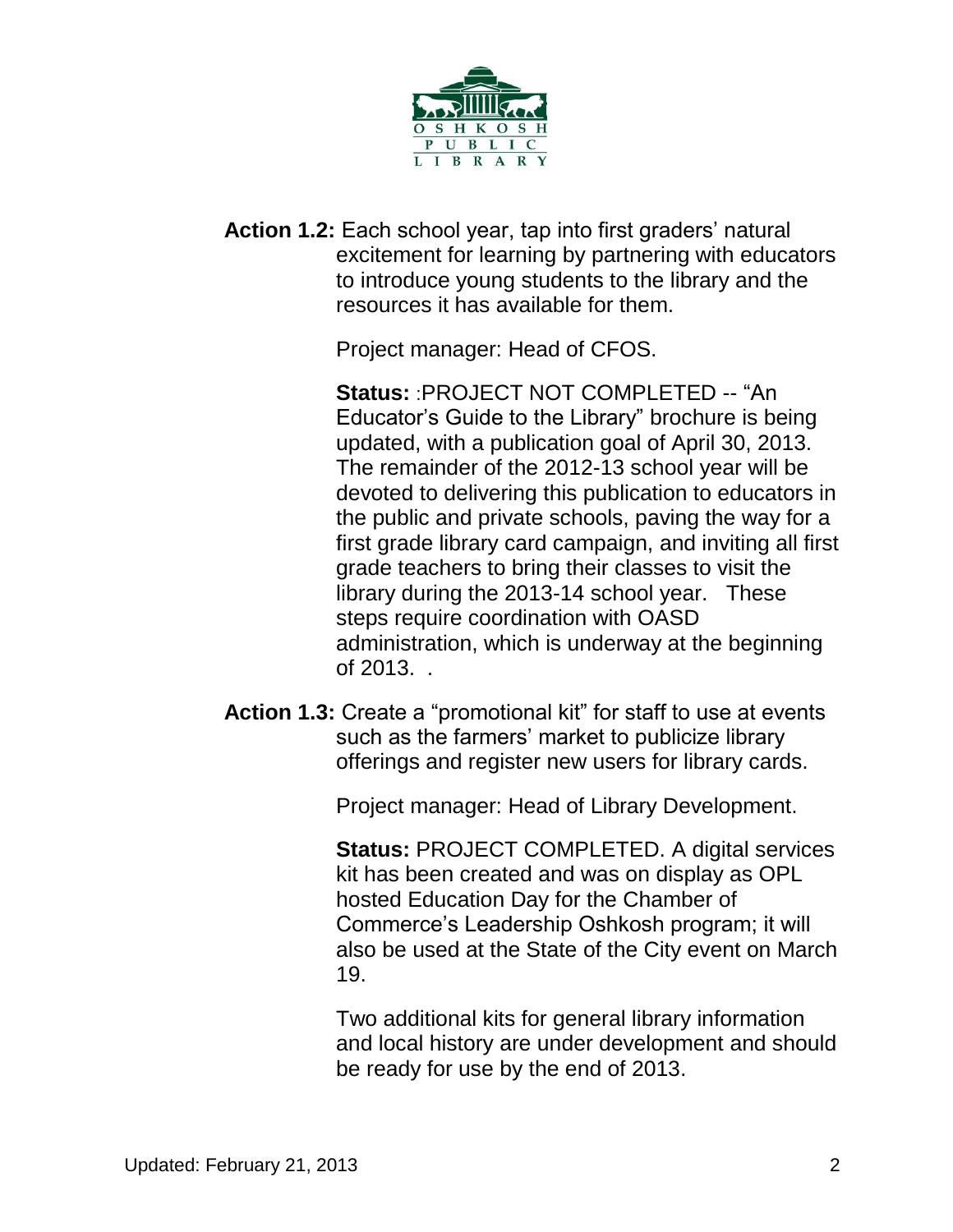

**Action 1.4:** Analyze the results of the 2011 non-user survey to understand how we might more successfully market library services to them.

Project manager: Head of Library Development.

**Status:** PROJECT COMPLETED. Report submitted to the library board in August 2012.

**Objective 1:** Increase card holders in "active borrower" category from 23,797 in 2009 to 25,000 in 2012.

#### **Progress:**

| 2009 | 23,797 |          |
|------|--------|----------|
| 2010 | 23,967 | $+0.7\%$ |
| 2011 | 23,644 | $-1.3%$  |
| 2012 | 23,086 | $-2.4%$  |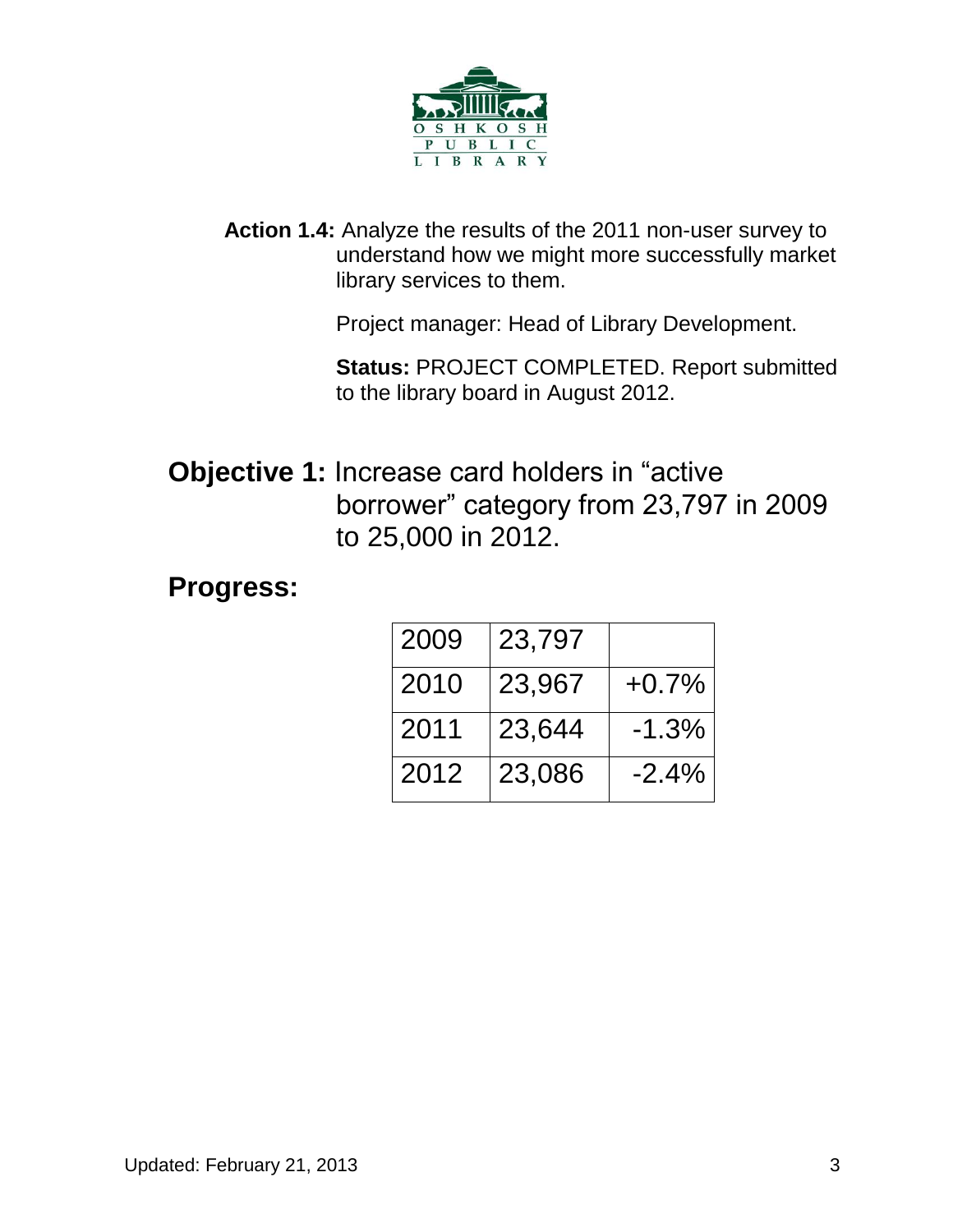

### **Objective 2:** Increase the number of new card registrations from 4,022 in 2009 to 4,200 in 2011.

**Progress:**

| 2009 | 4,022 |          |
|------|-------|----------|
| 2010 | 3,864 | $-3.9\%$ |
| 2011 | 3,960 | $+2.5%$  |
| 2012 | 4,054 | $+2.4%$  |

**Objective 3:** On the annual City of Oshkosh citizen survey, at least 85% of survey responses will indicate that library services are "very important" or "somewhat important."

**Progress:**

| 2009 | 89.2% |
|------|-------|
| 2010 | 87.6% |
| 2011 | 87.7% |
| 2012 | 90.5% |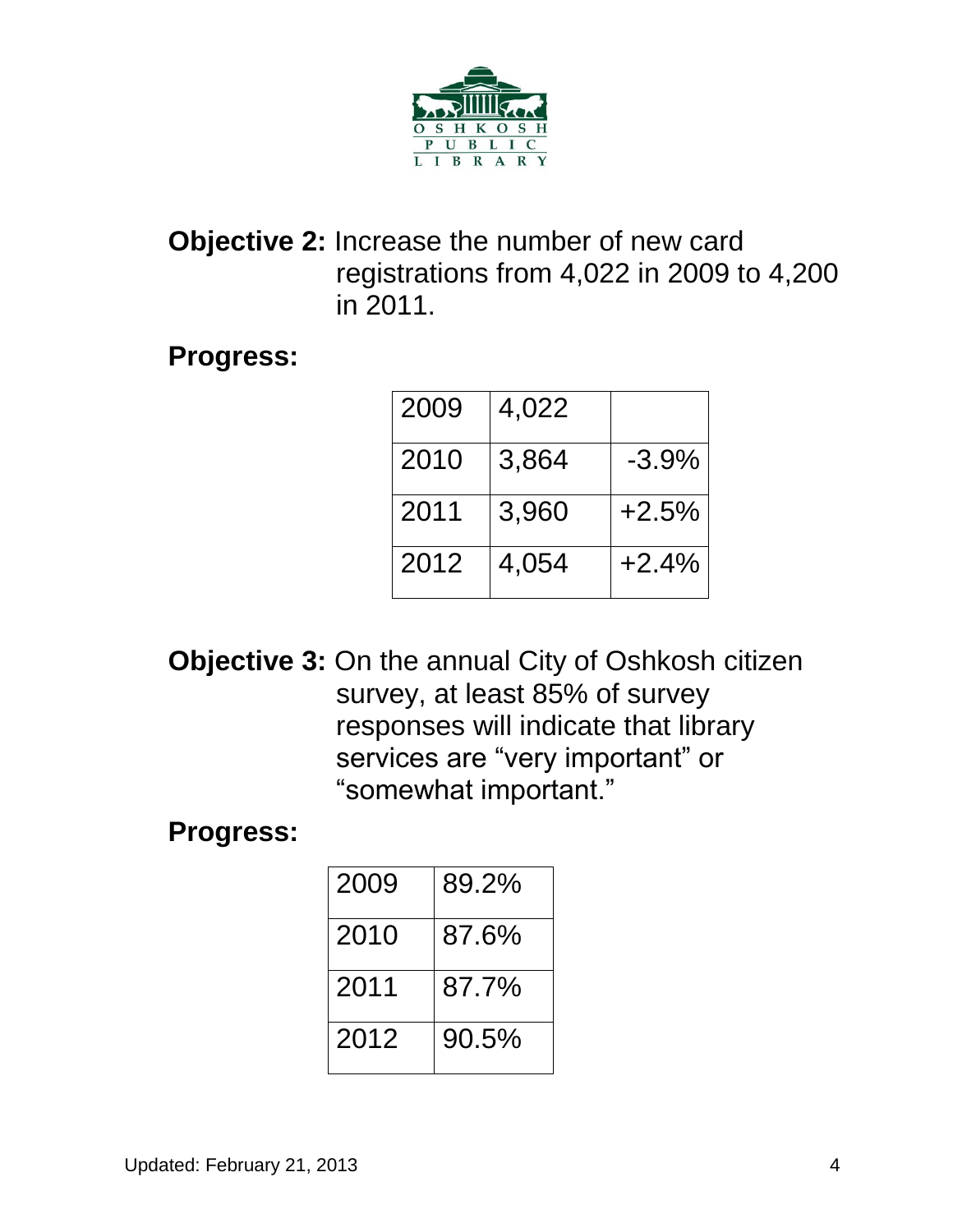

**Objective 4:** On the annual City of Oshkosh citizen survey, at least 85% of survey responses will indicate that library services offer "excellent quality" or "good quality."

#### **Progress:**

| 2009 | 81.0% |
|------|-------|
| 2010 | 90.8% |
| 2011 | 81.6% |
| 2012 | 86.5% |

- **Goal 2:** Achieve better customer service by giving staff new tools and training.
	- **Action 2.1:** Provide at least one staff training session per month on digital e-Reader devices.

Project manager: Head of Reference and Adult Serviced (RASD).

**Status:** PROJECT ONGOING. In 2012, 3 staff classes held, training 6 staff members. In 2011, 5 staff classes held, training 15 staff.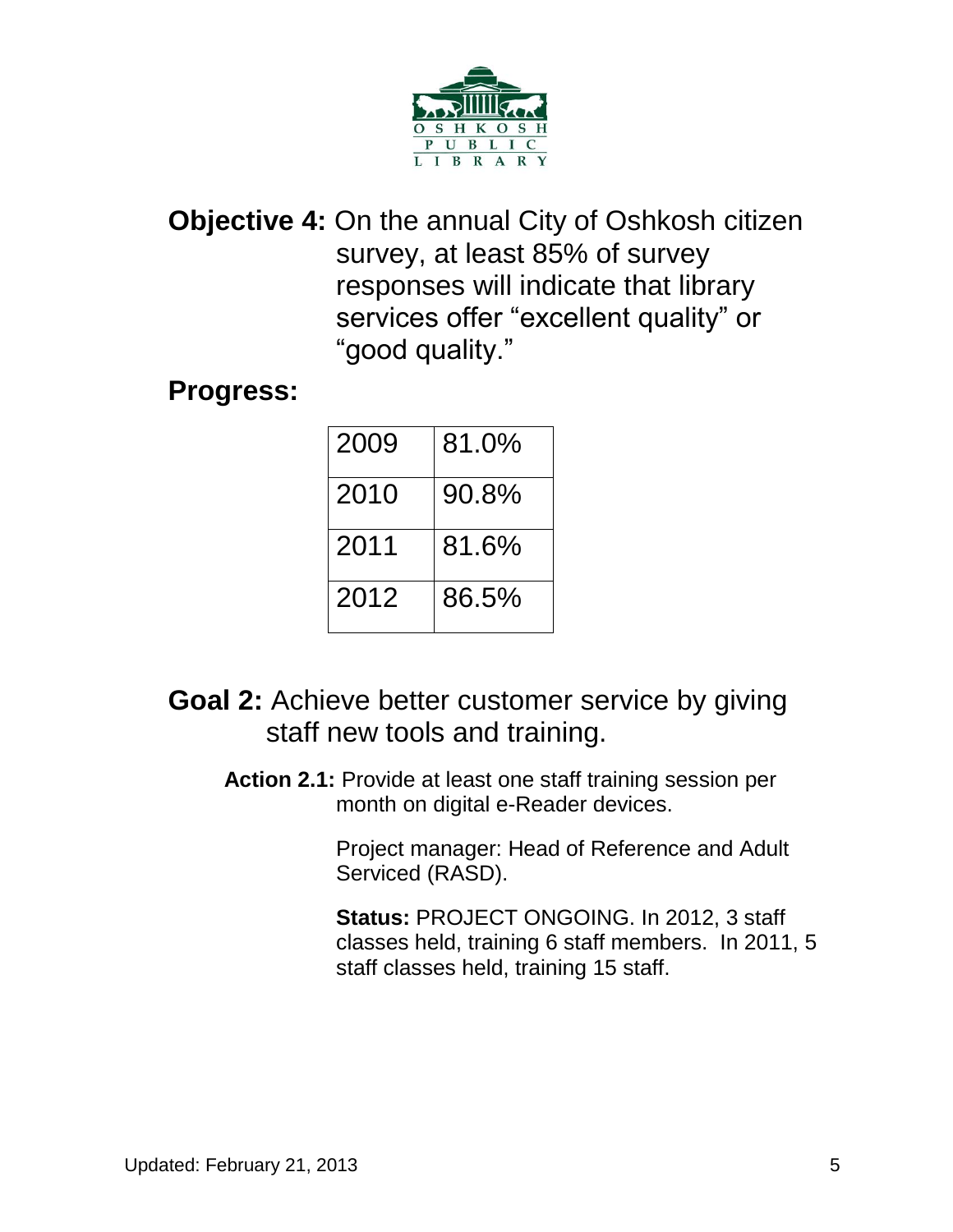

**Action 2.2** Train staff on changes to key software programs (i.e., Windows 7 operating system, new generation web browsers, Microsoft Word 2010).

> Project manager: Technology Maintenance Supervisor.

**Status: PROJECT ONGOING. New public catalog** training, August 2012 (4 classes, training 16 staff). Browser basics training completed August 2011; Windows 7 training began February 14, 2012.

**Action 2.3:** Provide at least one staff training session on building systems and procedures every two months.

Project manager Assistant Director.

**Status:** PROJECT ONGOING. Including a session focused on a facility-oriented training in the annual Staff Development Day seems to work best. 2013: Automated External Defibrillator (AED) Training. 2011: Fire extinguisher training.

**Action 2.4** Provide staff with a web-based internal information resource (Intranet).

Project manager: Assistant Director.

**Status:** PROJECT COMPLETED. Staff Intranet launched September 2011 with departmental blogs visible to all staff; commonly used forms; and "howto" training procedures. Further development is continuing.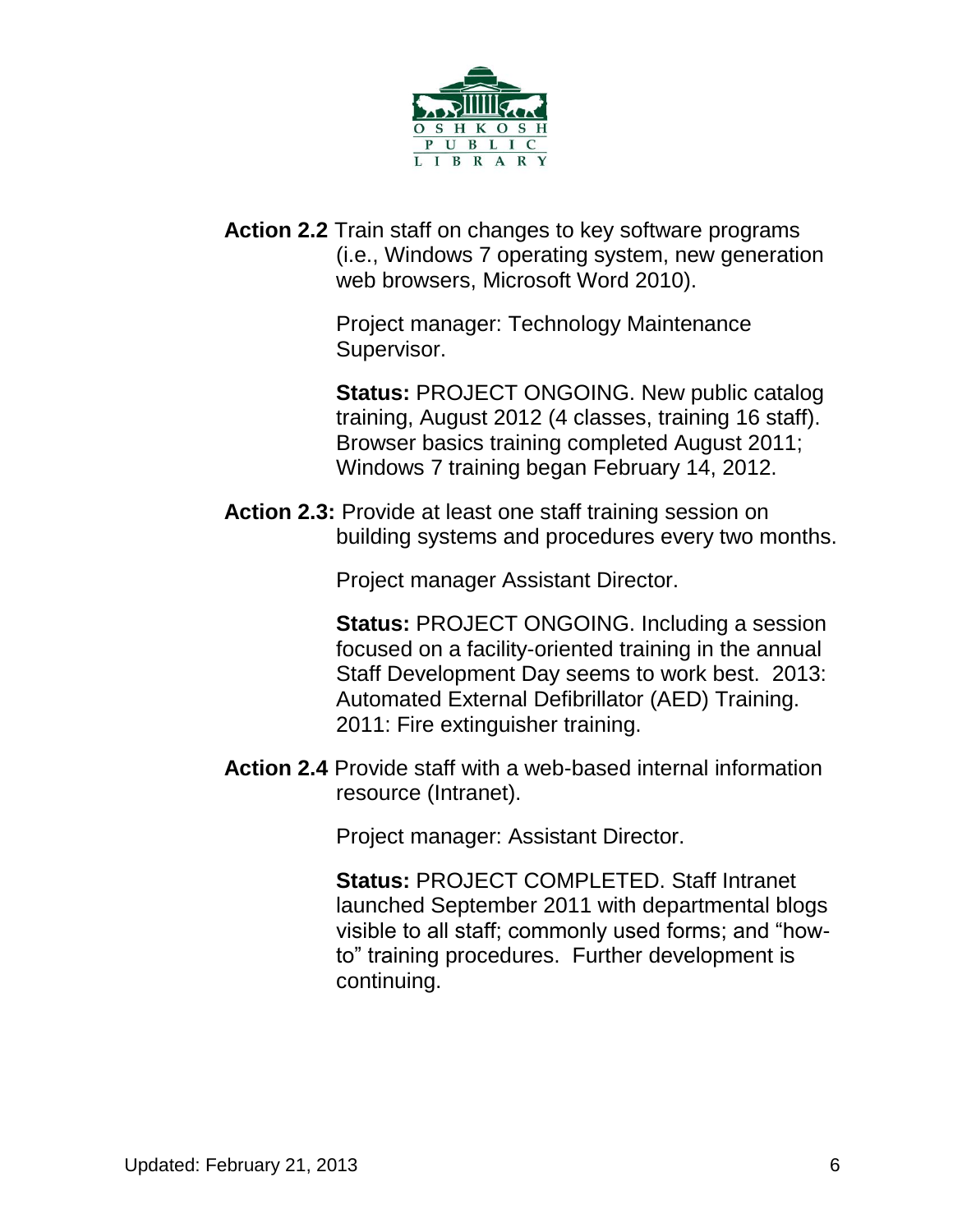

**Action 2.5** Implement the Net Promoter Score method for tracking customer satisfaction with library services.

Project manager: Library Director.

**Status:** PROJECT NOT COMPLETED. Begin gathering NPS data by September 2013

## *Electronic: Embrace the digital revolution.*

### **Goal 3. Enhance offerings on the library web site.**

**Action 3.1** Significantly increase the number of eBook titles available to users of the Oshkosh Public Library.

Project manager: Library Director.

**Status:** PROJECT COMPLETED – ONGOING DEVELOPMENT – Winnefox libraries have been very active in WPLC's efforts to grow the collection of eBooks available our customers. Combining the statewide shared collection and the Winnefox Advantage collection, OPL customers had access to 55,244 eBook copies at the end of 2012 – a 150% increase over 2011.

**Action 3.2** Make available an online form to initiate registration for a library card (also supports Goal #1).

> Project manager: Head of First Floor Public Services (FFPS).

**Status:** PROJECT COMPLETED. Form became available in July 2012.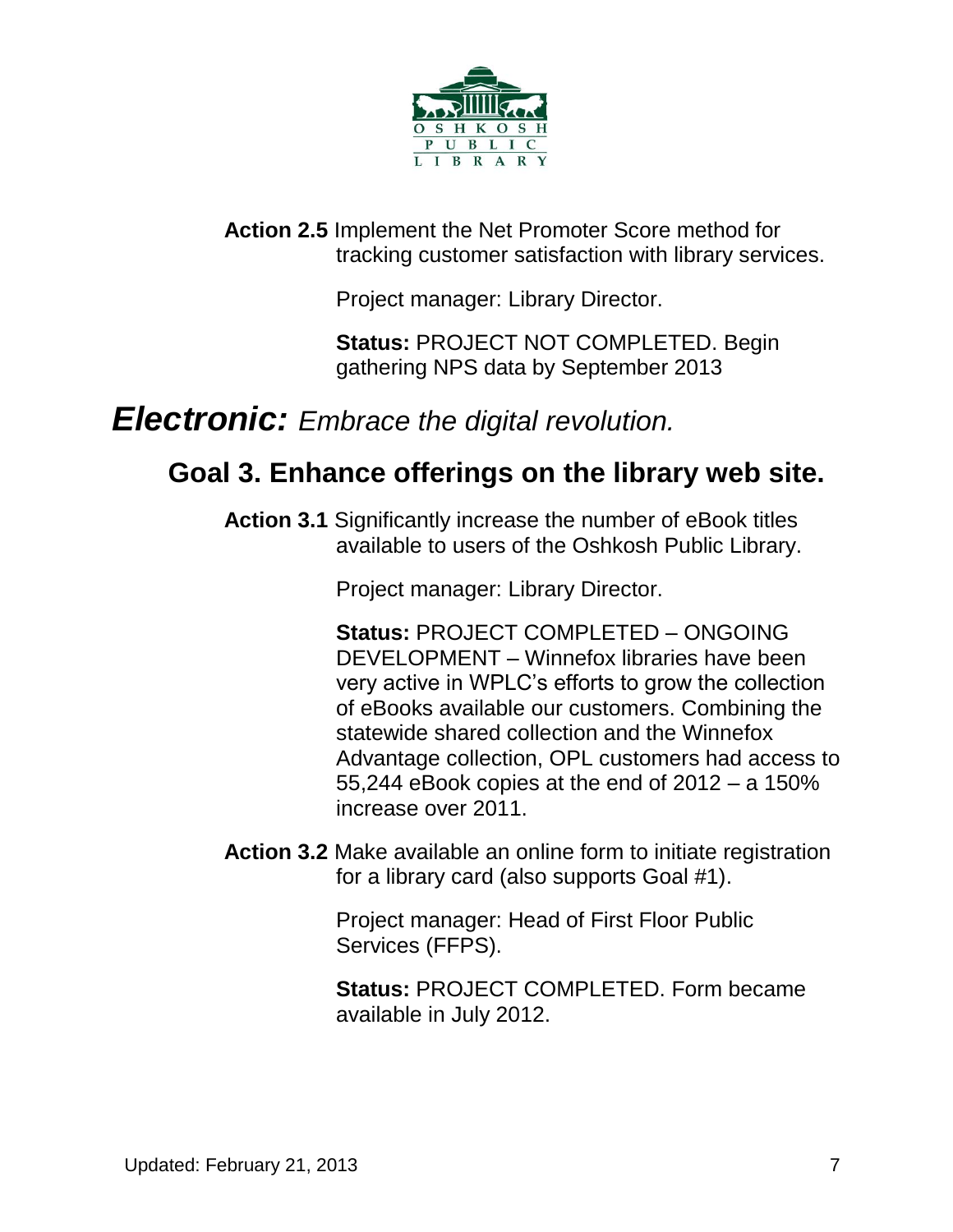

**Action 3.3** Convene a web site planning committee, charged with drafting a web site development plan. This plan should address the main public web site, mobile public web presence and staff Intranet (also supports Goal #5)

Project manager: Library Director

**Status:** PROJECT UNDERWAY. With the support of Winnefox technology staff, committee is working to launch a redesigned OPL web site, employing Responsive Web Design features, by April 2013.

### **Goal 4. Address the community's need for technology instruction.**

**Action 4.1** Launch new "Technology Learning Laboratory, a room equipped for teaching and learning about computers and other digital devices."

> Project co-managers: Technology Maintenance Supervisor and Head of RASD.

**Status:** PROJECT COMPLETE. Laboratory opened for use on schedule in June, 2011.

**Action 4.2** Begin making eReader devices available for checkout to the public.

Project manager: Assistant Director.

**Status:** PROJECT COMPLETE. Kindle eReaders began circulating to customers on October 24, 2011.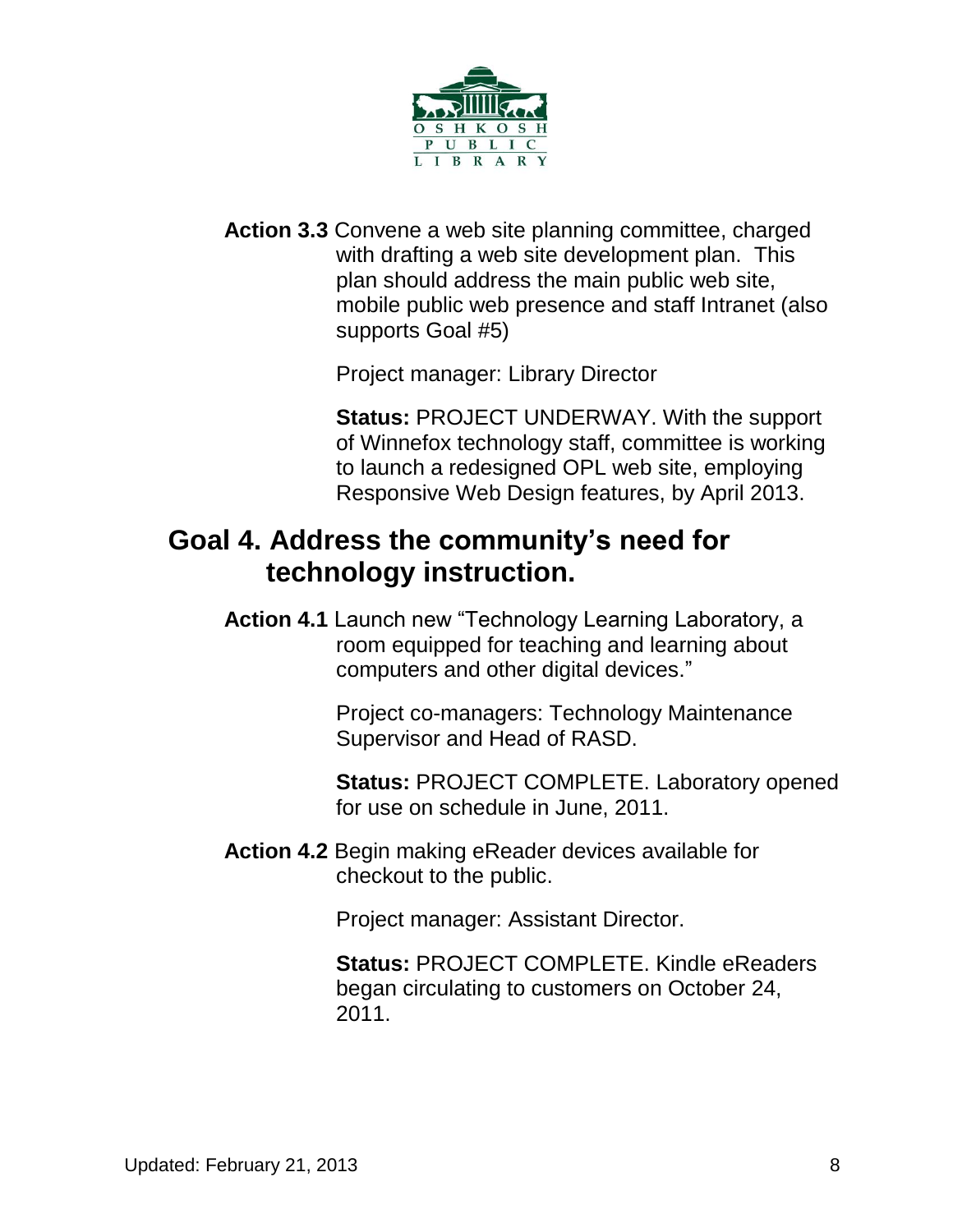

**Action 4.3** Offer at least two technology learning programs to the public per month.

> Project manager: Head of RASD. Key support staff: Digital services librarian; other RASD staff.

**Status:** PROGRESS ONGOING. Programming on a variety of electronic reading devices has been offered since mid-2012. In 2012, 28 classes, training 61 people. In 2011, 19 classes, training 49 people.

# **Goal 5. Offer services that appeal to digital natives and digital migrants.**

**Action 5.1** Implement a printing solution for the library's wireless network users.

> Project manager: Technology Maintenance Supervisor.

**Status:** PROJECT COMPLETED. Wireless printing, using the PrinterON platform, made available to public in December 2012. The new service is being promoted to in-library laptop users but may have value to users outside the library as well.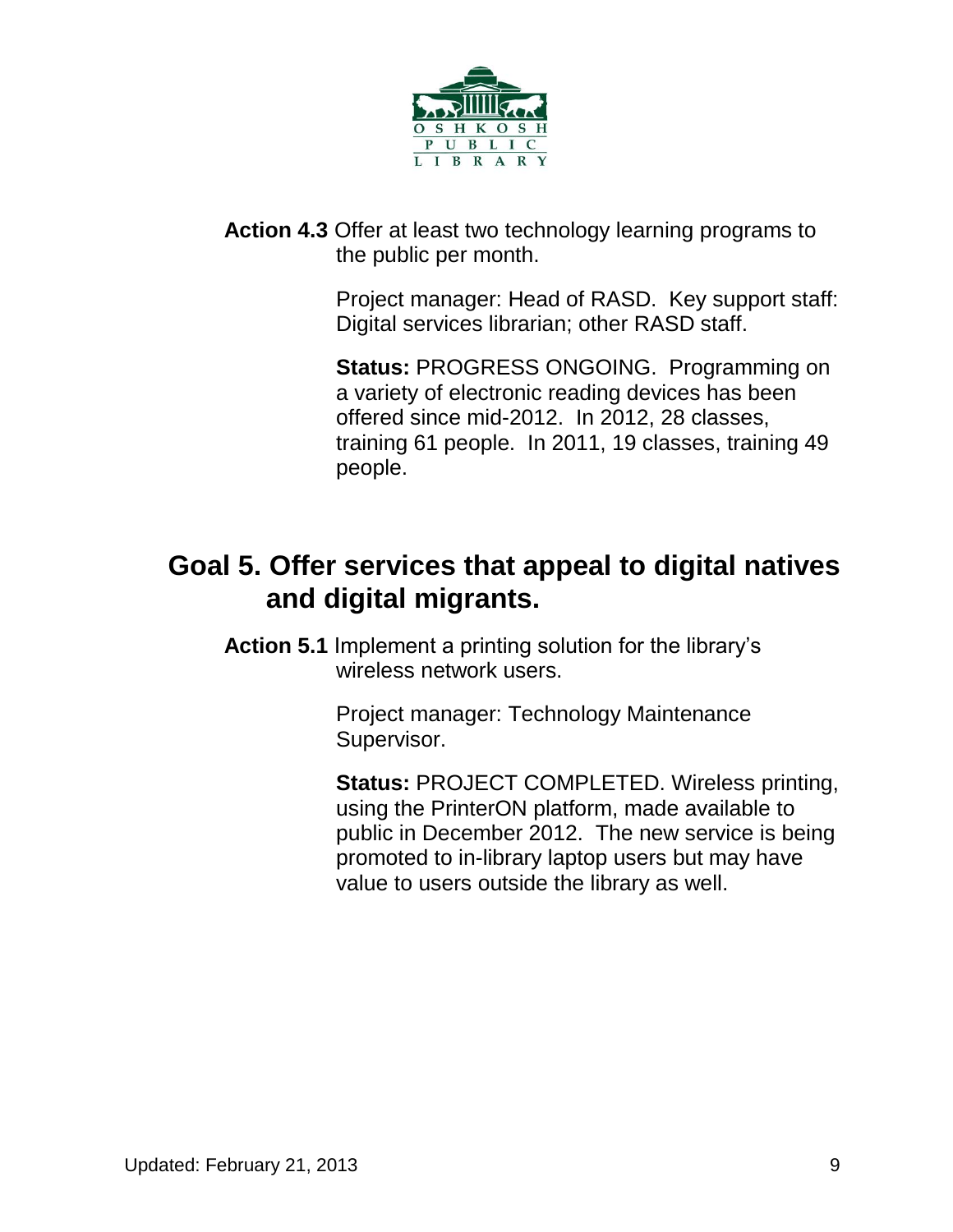

**Action 5.2** Allow users to contact the library via text messaging.

Project manager: Head of RASD.

**Status:** PROJECT COMPLETED. Instant messaging interface with Reference Desk staff implemented January 2013 on the "Ask Us A Question" web page [\(http://www.oshkoshpubliclibrary.org/askaquestion\)](http://www.oshkoshpubliclibrary.org/askaquestion)

**Action 5.3** Organize a focus group of digital-savvy library users to suggest desirable services the library may offer.

Project manager: Head of Library Development.

**Status:** PROJECT COMPLETED. Report submitted to library board December 2012.

*Easy: Make library use easy and enjoyable.*

### **Goal 6. Make it easier to find what you want in the library.**

**Action 6.1** Create a mobile-accessible floor map to the library that a smart phone user can use to navigate inside the building to collection and service points. Could be offered to new visitors on a tablet for selfdirected navigation (also supports Goal #5).

Project manager: Assistant Director.

**Status:** PROJECT NOT COMPLETED. Staff reevaluating project.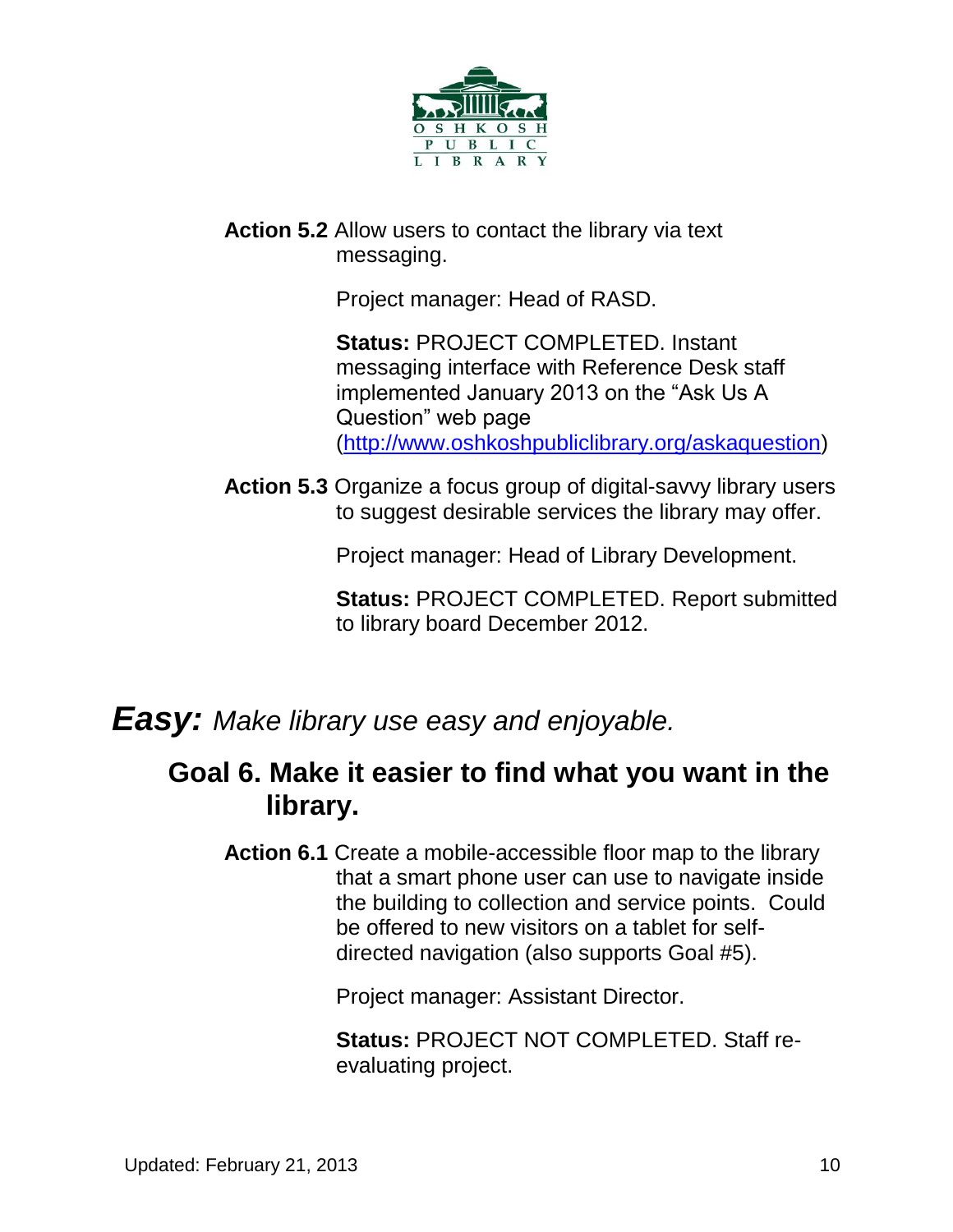

**Action 6.2** Make two motorized scooters available to physically challenged library users.

> Project manager: Technology Maintenance Supervisor.

**Status:** PROJECT COMPLETE on schedule by July, 2011.

**Action 6.3** Install hearing loop technology in the library's meeting rooms to enhance the ability of hearing aid users to enjoy library programs.

> Project manager: Technology Maintenance Supervisor.

**Status:** PROJECT LAUNCHED – DEVELOPMENT ONGOING. Hearing loop was installed in 2012 but needs a wireless microphone system to work effectively.

### **Goal 7. Extend services beyond downtown Oshkosh to make them more convenient.**

**Action 7.1** Explore options for action toward this goal and present ideas to library board with budget estimates.

Project manager: Library Director.

**Status:** PROJECT NOT COMPLETED. Although outreach options analysis was not completed,the library began a bookdrop partnership with Evergreen in June 2012. Average monthly use in the first six months of the service was 839 items.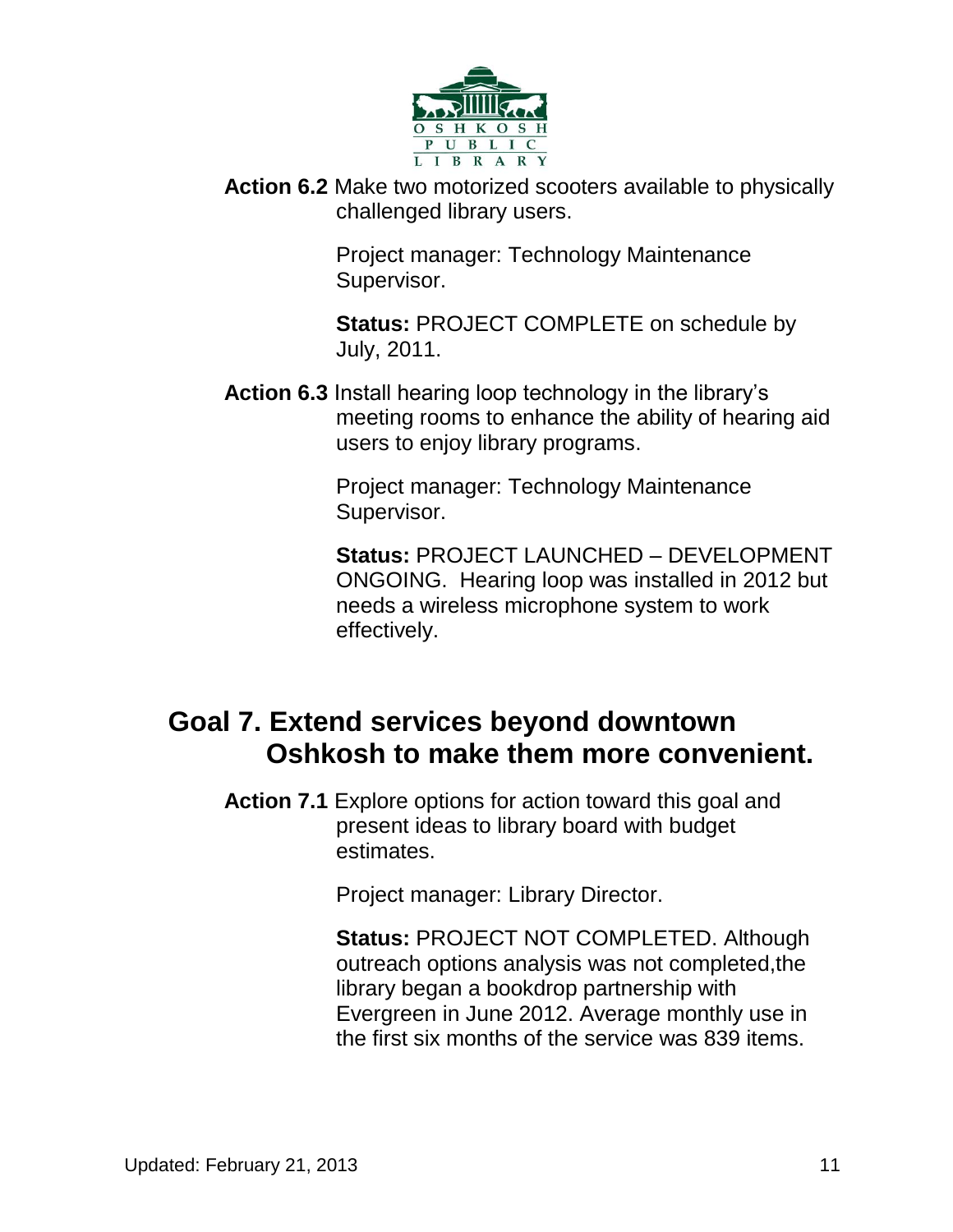

*Empowered: Mobilize resources for excellence & innovation*

# **Goal 8. Broaden and strengthen the library's network of partners and supporters.**

**Action 8.1** Complete a library development plan, encompassing advocacy, branding, donations, and public relations.

Project manager: Head of Library Development.

**Status:** PROJECT COMPLETED. Plan approved by library board July 2012.

# *Operating Environment:*

**Goal 9. Cope with unexpected and/or unavoidable challenges or opportunities not within the scope of the chosen strategic directions in this plan.**

**Action 9.1** Develop, propose, and implement 2012 & 2013 budgets.

Project manager: Library Director.

**Status:** 2012 and 2013 budgets approved on schedule.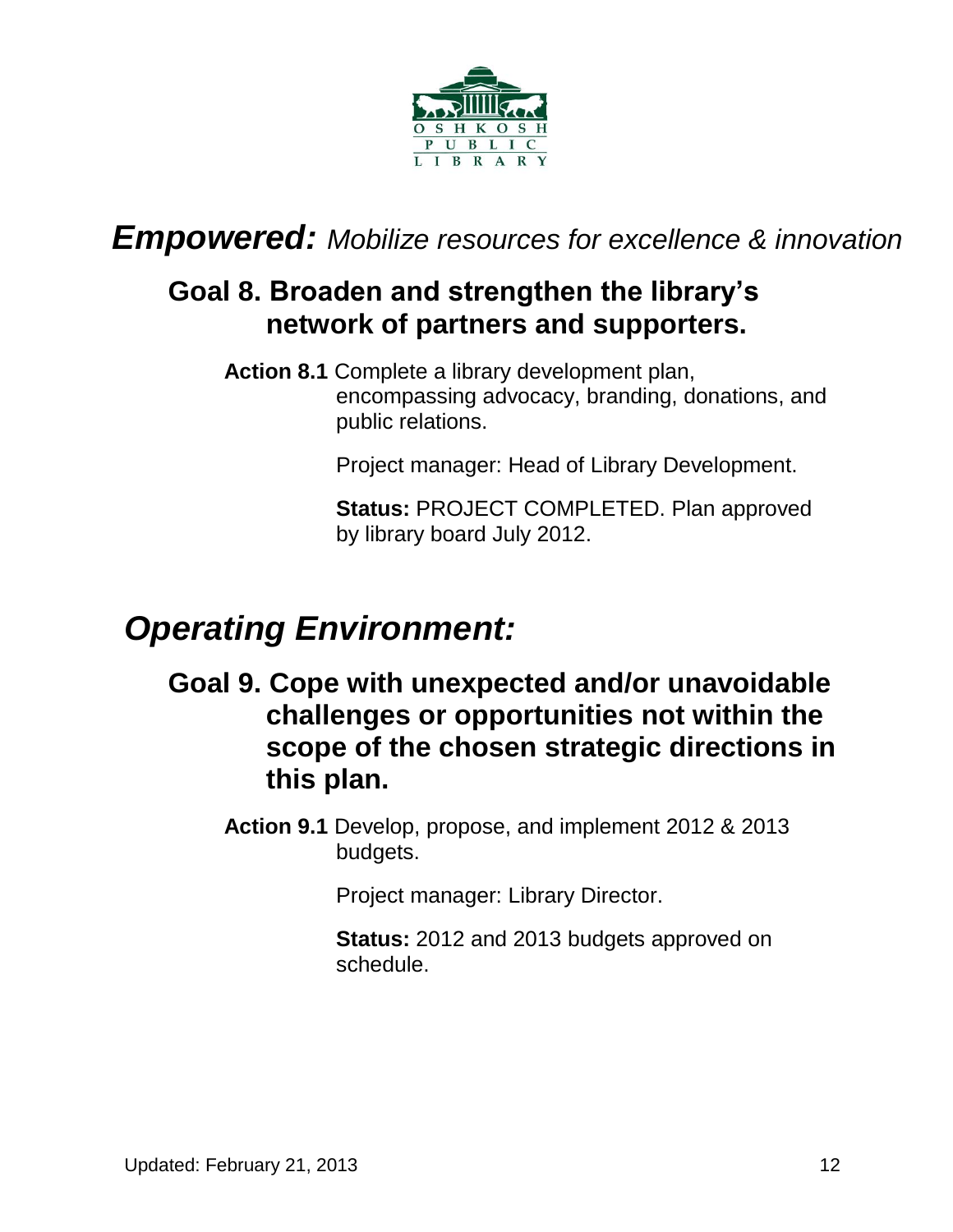

**Action 9.2** Participate in the city's classification and compensation study, analyze the implications of study results for library operations.

Project manager: Library Director.

**Status:** PROJECT COMPLETED. Pay plan resulting from classification and compensation study approved by library board March 2012.

**Action 9.3** Complete revision of the library's trust fund policies and procedures.

Project manager: Library Director.

**Status:** PROJECT NOT COMPLETED.

**Action 9.4** Determine the range of services to be offered at each of the library's public service points.

Project manager: Assistant Director.

**Status:** PROJECT NOT COMPLETED.

**Action 9.5** Develop a volunteer policy.

Project manager: Assistant Director

**Status:** PROJECT COMPLETED. Volunteer policy approved by library board August 2012.